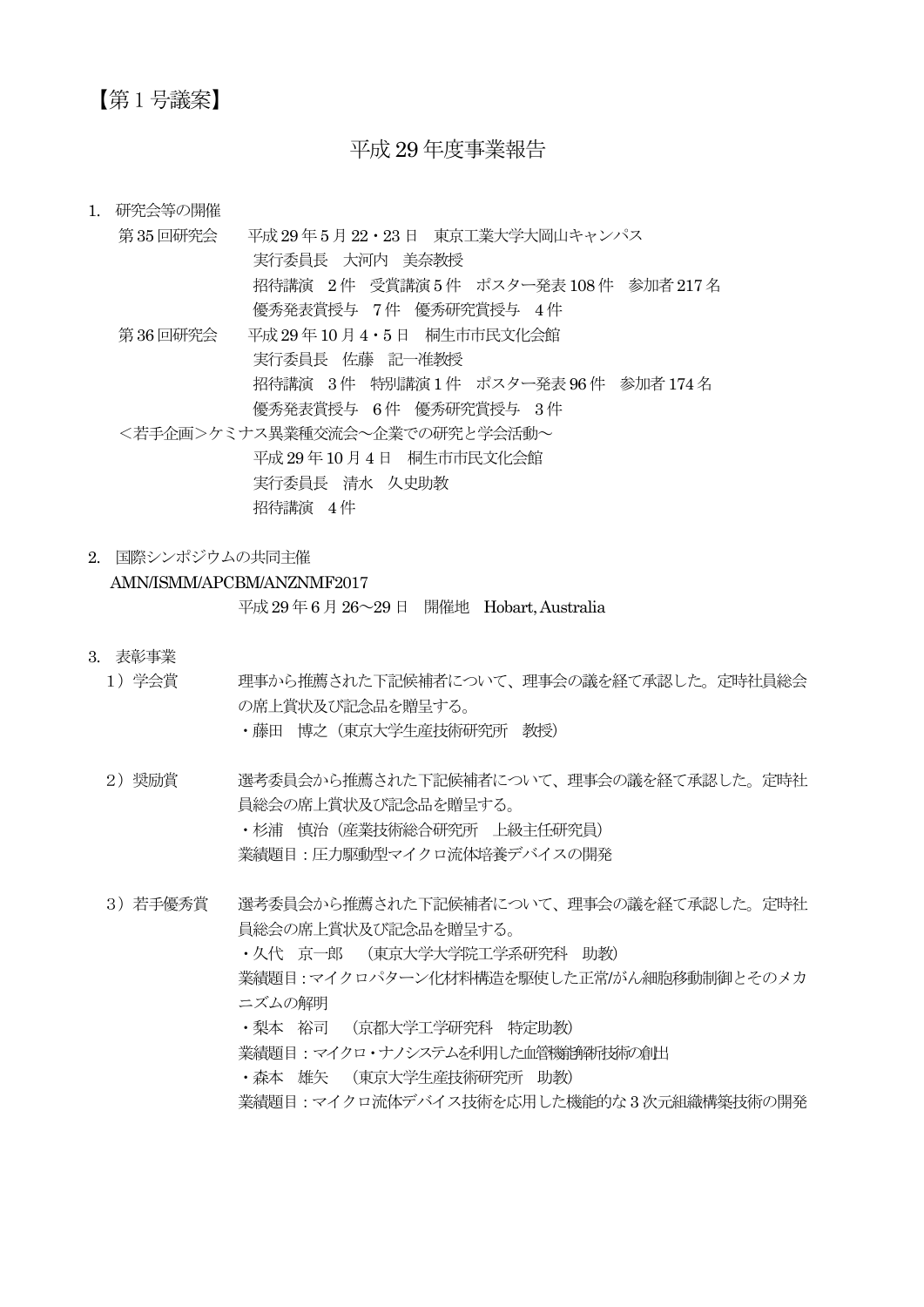- 4)技術賞 選考委員会から推薦された下記グループについて、理事会の議を経て承認した。定時 社員総会の席上賞状及び記念品を贈呈する。
	- ・井上 鈴代 (日本電信電話株式会社 NTT 先端集積デバイス研究所 研究主任)
	- ·岩崎 弦 (日本電信電話株式会社 NTT 先端集積デバイス研究所 主任研究員)
	- ・林 勝義 (日本電信電話株式会社 NTT 先端集積デバイス研究所 主幹研究員)
	- ・瀬山 倫子 (日本電信電話株式会社 NTT 先端集積デバイス研究所 主幹研究員)
	- ・堀内 勉 (ものつくり大学 技能工芸学部 教授)

題目:可搬型表面プラズモン共鳴測定装置の開発とマイクロ流路との融合によるバイ オセンシング技術の開発

5)ポスター賞

 $\mu$  TAS2017 (Oct.22-26,2017@Savannah, USA) にて、CHEMINAS Young Researcher Poster Award を授与した。

・MICRO-DISSECTED TISSUE ARRAY: A CHIP-BASED STRATEGY FOR MORPHOLOGICAL AND IMMUNOHISTOCHEMICAL EVALUATION OF THERAPEUTIC RESPONSE

R. Guay-Lord<sup>1,2</sup>, K. Simeone<sup>1</sup>, M.A. Lateef<sup>1</sup>, M. Cahuzac1, B. Péant<sup>1</sup>, E. Carmona<sup>1</sup>, J. Kendall-Dupont<sup>1</sup>, A.M. Orimoto<sup>1</sup>, D. Provencher<sup>1</sup>, F. Saad<sup>1</sup>, A.-M. Mes-Masson<sup>1</sup>, and T. Gervais<sup>1,2</sup> <sup>1</sup>Université de Montréal, CANADA and 2École Polytechnique Montréal, CANADA

・A MULTI-LAYER, SELF-ALIGNING HYDROGEL MICROMOLDING PROCESS OFFERING A FABRICATION ROUTE TO PERFUSABLE 3D IN-VITRO MICROVASCULATURE H. Heidari and H. Taylor

University of California, Berkeley, USA

・AN INTEGRATED MICROFLUIDIC SYSTEM FOR CONTINUOUS WEARABLE SWEAT SAMPLING AND SENSING: SOLVING ISSUES WITH NL SAMPLE VOLUMES AND SKIN **CONTAMINATION** 

A. Hauke, N. Twine, P. Simmers, Z. Sonner, R. Norton and J. Heikenfeld

University of Cincinnati, USA

AMN/ISMM/APCBM/ANZNMF2017 (June.26-29,2017@Hobart, Australia)にて、Poster Award を 授与した。

・"Ions separation inspired by survival strategies of mangrove"

Kiwoong Kim

Pohang University of Science and Technology, Republic of Korea

・"One step fabrication of a microfluidic device with intergrated membrane and embedded reagent by multimaterial 3D printing"

Feng Li

University of Tasmania, Australia

・"An active microfluidic drop maker for robust droplet generation"

Pingan Zhu

University of Hong Kong, Hong Kong

6)μTAS2017 への渡航助成

 μTAS2012 記念国際交流基金より、μTAS2017 で研究発表をする本会学生会員 7 名に一人当たり 5 万 円の渡航助成を行った。